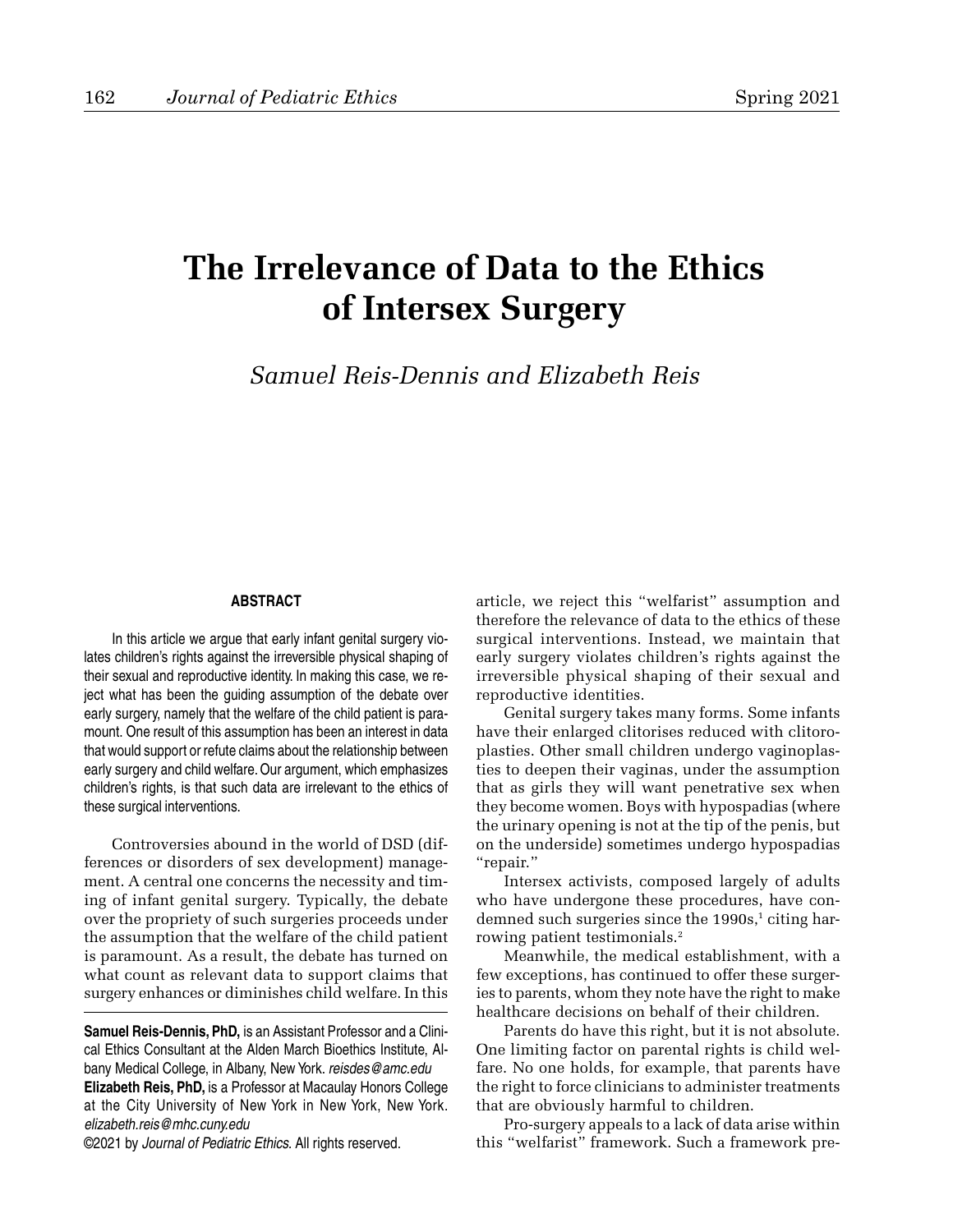sumes that the child's best interest is the only relevant factor in making treatment decisions, and that parents are best equipped to understand and promote that interest. To override their right to do so, the argument goes, one must show data from controlled trials that suggest that a given treatment option is so harmful to child patients that it should not be offered. But no such data exist in the case of intersex surgery, and there is no realistic prospect for gathering them. Therefore, proponents argue, there is no legitimate reason to limit the scope of parents' rights in such cases.

serious benefit to their patients. We might even imagine that the patients themselves would be glad to have been given the vaccine. None of this would change the fact that administering the shot without consent is unethical. We make similar judgments in cases involving children. For example, data are irrelevant to the question of whether it is morally permissible to physically beat children: children have a right against such treatment, and this would be the case even if a scientific study showed that adults who had been abused as children were grateful for it.

## *The deeper problem with infant intersex surgery is that it violates children's rights.*

In response to this reasoning, opponents of surgical intervention have tended to argue within welfarist confines. They cite the testimony of intersex patients who have undergone surgery as evidence that such interventions are so harmful that medical providers should not offer them. Physicians keen to continue offering surgery have been skeptical of such testimonial evidence in the form of "case reports and anecdotes,"3 calling instead for an "evidence-based approach."

This debate over the status of testimonial evidence is ethically significant, but it seems to us to miss the heart of the issue. The deeper problem with infant intersex surgery is that it violates children's rights. Rights-based arguments function differently from the welfare-based considerations that have animated the intersex surgery debate. If a potential course of care violates a child patient's rights, then physicians may not offer it, even if that course of care might best promote the child's welfare.

To see the distinction, imagine physicians secretly injecting capacitated adults with the flu vaccine. The shot would protect the patients from harms associated with the flu, but the injection would violate their right against nonconsensual medical treatment. In this case, the patients' welfare and the patients' rights come apart.

It is worth emphasizing that in the flu shot case, data are irrelevant to the ethics of the physicians' behavior. The physicians could show robust data that definitively showed that they had conferred a

With this distinction between rights and welfare in mind, consider another form of pediatric genital procedure: female circumcision, or female genital cutting (FGC).<sup>4</sup> It is widely accepted that providers ought not to offer female circumcision as an option to parents (and indeed, it is illegal in this country), and it seems to us that the justification for this prohibition is not primarily based on child welfare. To see why, we might imagine a case in which the physician suspected that the social benefits to the child given her community and family values would outweigh the harm of the procedure. Even in such a case, it would be wrong to offer the procedure. This is because female circumcision is wrong primarily because it is a violation, and not because it is allthings-considered harmful. Girls have a right against being subjected to this sort of invasive, permanent, nonmedically indicated procedure.5

This suggests that the role of the physician is not to offer every medical intervention that would maximize a given child's welfare. There are some practices that physicians ought to stand against even when they are welfare-maximizing. This is why hospitals resist even offering a "ritual nick" to parents seeking female circumcision: to participate in a practice based on a violation for purely social reasons would amount to a betrayal of central medical values. No amount of data showing positive effects of this practice would erase this consideration.

We contend that many intersex surgeries are unethical for parallel reasons. The fundamental is